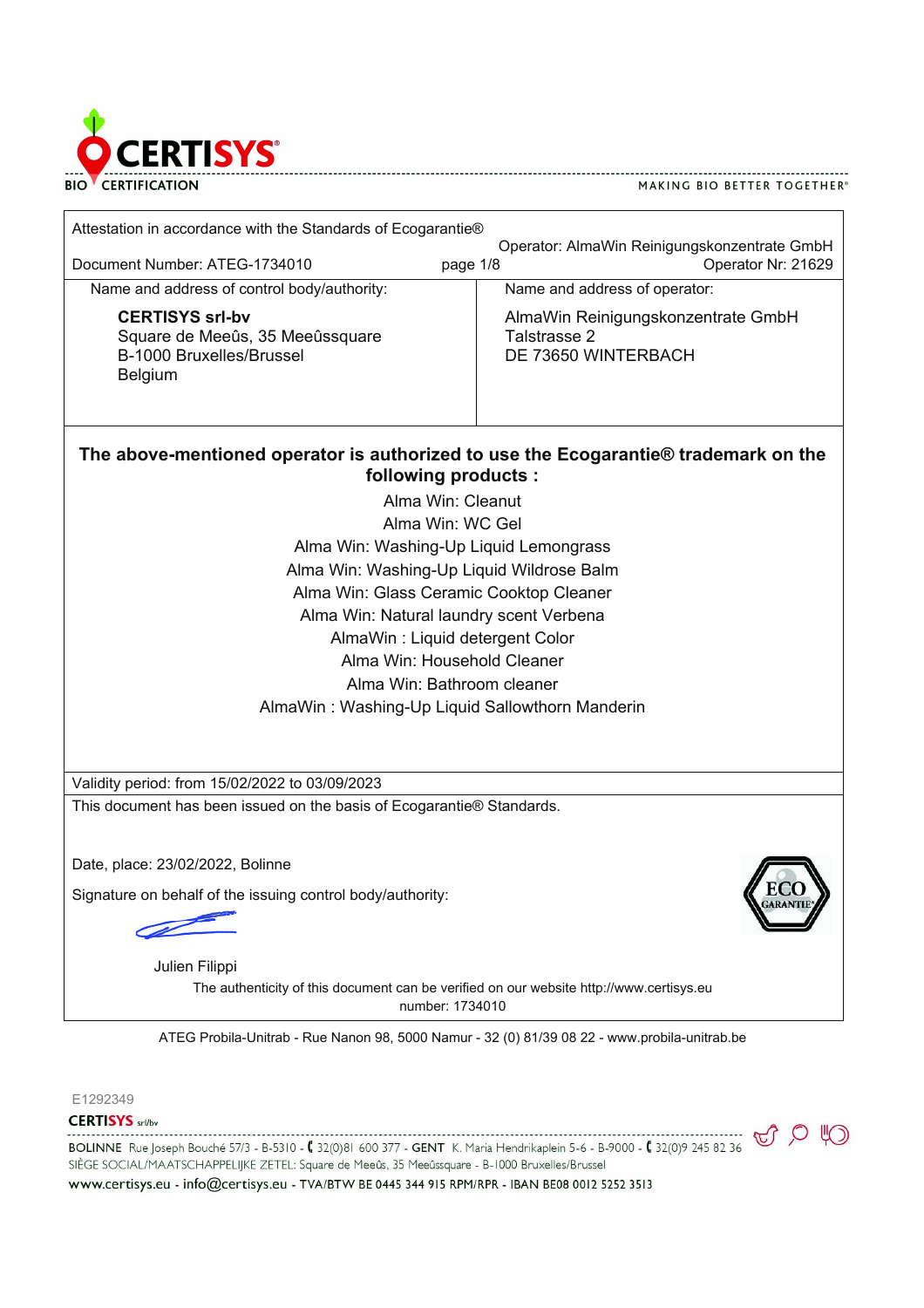

Attestation in accordance with the Standards of Ecogarantie!

Operator: AlmaWin Reinigungskonzentrate GmbH Document Number: ATEG-1734010 **page 2/8 Document Number: 21629** 

**The above-mentioned operator is authorized to use the Ecogarantie! trademark on the following products :**

> AlmaWin: Liquid Detergent Ecopack AlmaWin: Orange oil cleaner AlmaWin: Natural Laundry Scent Lime Blossom AlmaWin: Liquid Laundry Dark & Black AlmaWin: Glass & Window cleaner AlmaWin: Gall soap AlmaWin: Curd soap AlmaWin: Salt for Dishwashers Klar : Soapnut Soap Klar: Scouring milk Klar: Lime removing powder Klar: Washing Powder Color Klar: Rinsing agent Klar: Washing up liquid sensitive Klar: All purpose cleaner Klar: Fine fabric & Wool liquid detergent Klar: Washing up liquid orange

Validity period: from 15/02/2022 to 03/09/2023

This document has been issued on the basis of Ecogarantie! Standards.

Date, place: 23/02/2022, Bolinne

Signature on behalf of the issuing control body/authority:

Signature Certifiers and the Certifiers of the Certifiers and

The authenticity of this document can be verified on our website http://www.certisys.eu number: 1734010 Julien Filippi

ATEG Probila-Unitrab - Rue Nanon 98, 5000 Namur - 32 (0) 81/39 08 22 - www.probila-unitrab.be

E1292349

**CERTISYS** srl/bv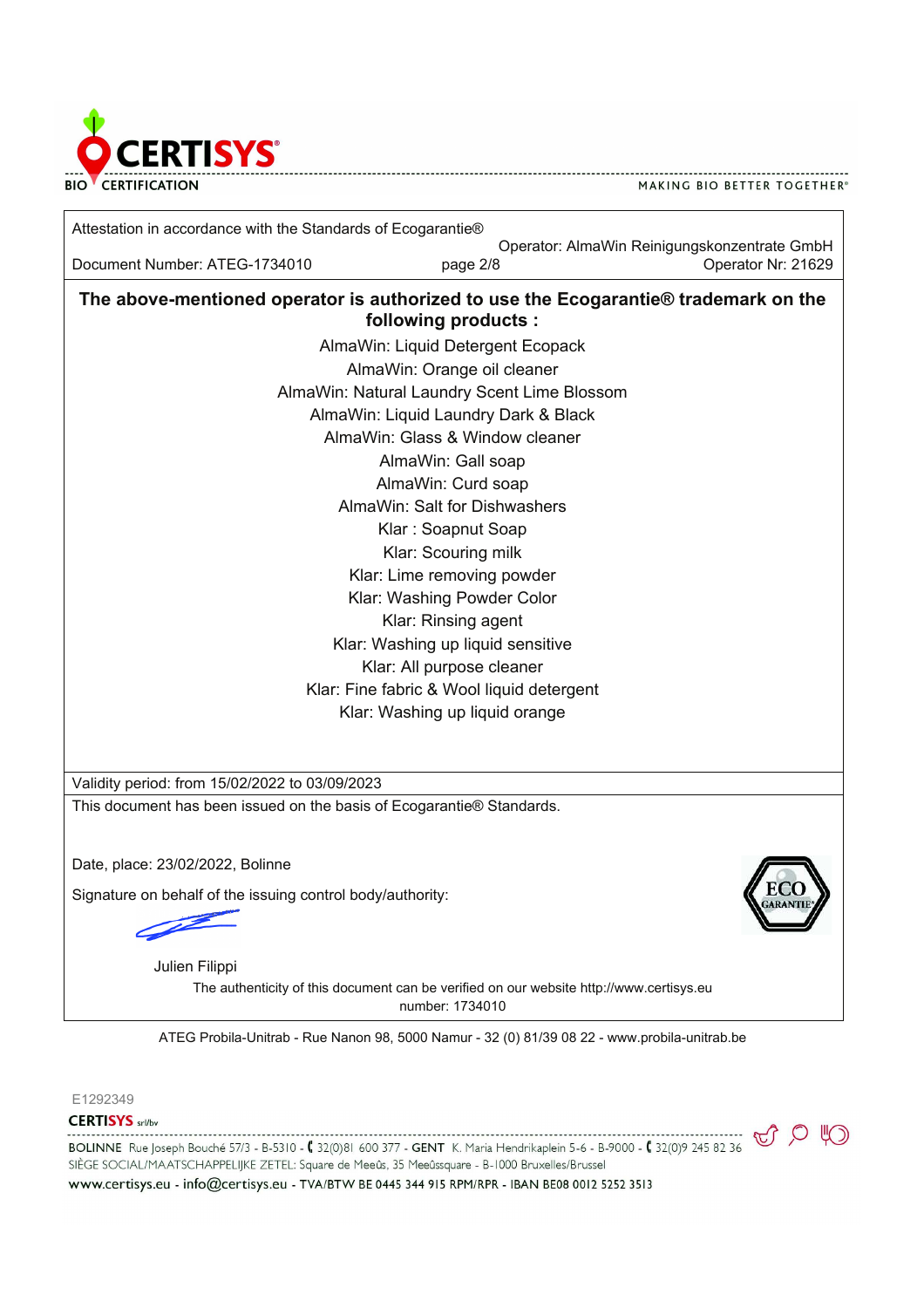

Attestation in accordance with the Standards of Ecogarantie!

Operator: AlmaWin Reinigungskonzentrate GmbH Document Number: ATEG-1734010 page 3/8 Operator Nr: 21629

**The above-mentioned operator is authorized to use the Ecogarantie! trademark on the following products :**

> Klar: Bathroom cleaner Klar: Floor cleaner Klar: Glass & Surfaces cleaner Klar: Gall soap liquid Klar: Washing foam soapnut Klar: Dishwasher regenerating salt Klar: Curd soap Klar: Disinfectant Spray AlmaWin Dishwasher and Washing Machine Cleaner AlmaWin: Baby Bottle Cleaner Klar: Baby Bottle Cleaner Alma Win: Rinsing Agent Ebl Spülmittel Gute Laune Klar: Lime removing liquid Klar: Toilet cleaner WC Cleaner lemon fresh Alma Win: Wool & Silk

Validity period: from 15/02/2022 to 03/09/2023

This document has been issued on the basis of Ecogarantie! Standards.

Date, place: 23/02/2022, Bolinne

Signature on behalf of the issuing control body/authority:

Signature<sup>C</sup>ertifiers

The authenticity of this document can be verified on our website http://www.certisys.eu number: 1734010 Julien Filippi

ATEG Probila-Unitrab - Rue Nanon 98, 5000 Namur - 32 (0) 81/39 08 22 - www.probila-unitrab.be

E1292349

**CERTISYS** srl/bv